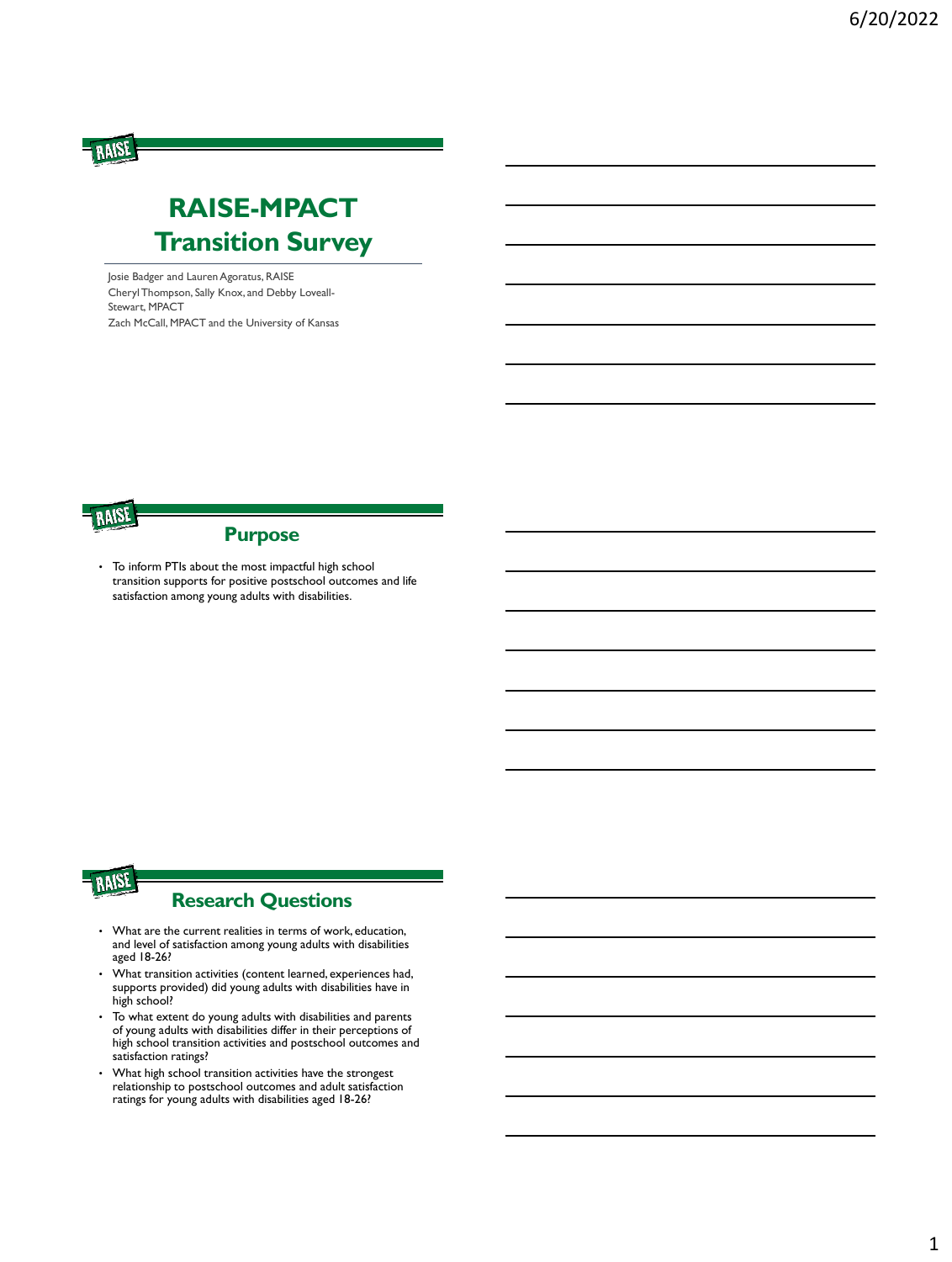## **Design**

- Collaboration between RAISE and MPACT, Missouri's PTI
- Online Survey (SurveyMonkey)
- Recruitment through *Exceptional Parent* magazine
	- Young adults with disabilities aged 18-26
	- Parents of youth and young adults with disabilities aged 18-26

# RAISE

#### **Analyses**

- Descriptives
- Comparison of means (t-tests, cross tabs)
- Correlations
- Regression (linear, logistic)



# **Participants**

- 621 Youth Aged 18-26 (80.3%)
- 152 Parents (19.7%)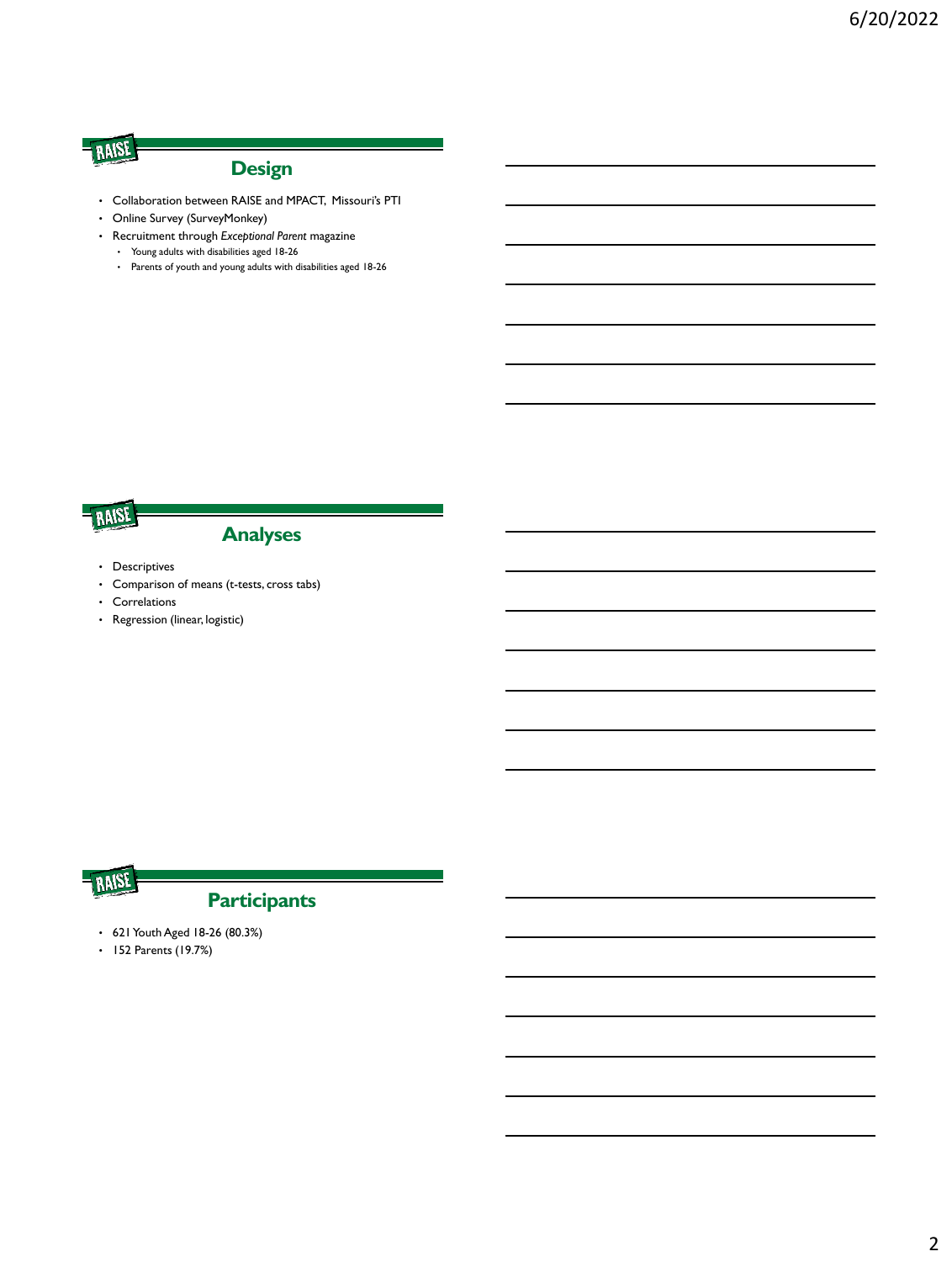#### **Satisfaction Ratings (1-10)**

- Overall
- Work
- Education
- Social life
- Living Situation

## RAISE

#### **Outcomes Since Leaving HS (yes/no)**

- Paid Job
- Education (college, work training)
- Combination of paid job and/or college/work training

## RAISE

#### **Transition supports (yes/no)**

- What did they learn?
	- Career interests, applying for job, advocating for self, etc.
- What did they experience?
	- Paid and unpaid work, internship, college experience, etc.
- Who supported them?
	- Teachers, VR counselors, healthcare providers, friends, family, etc.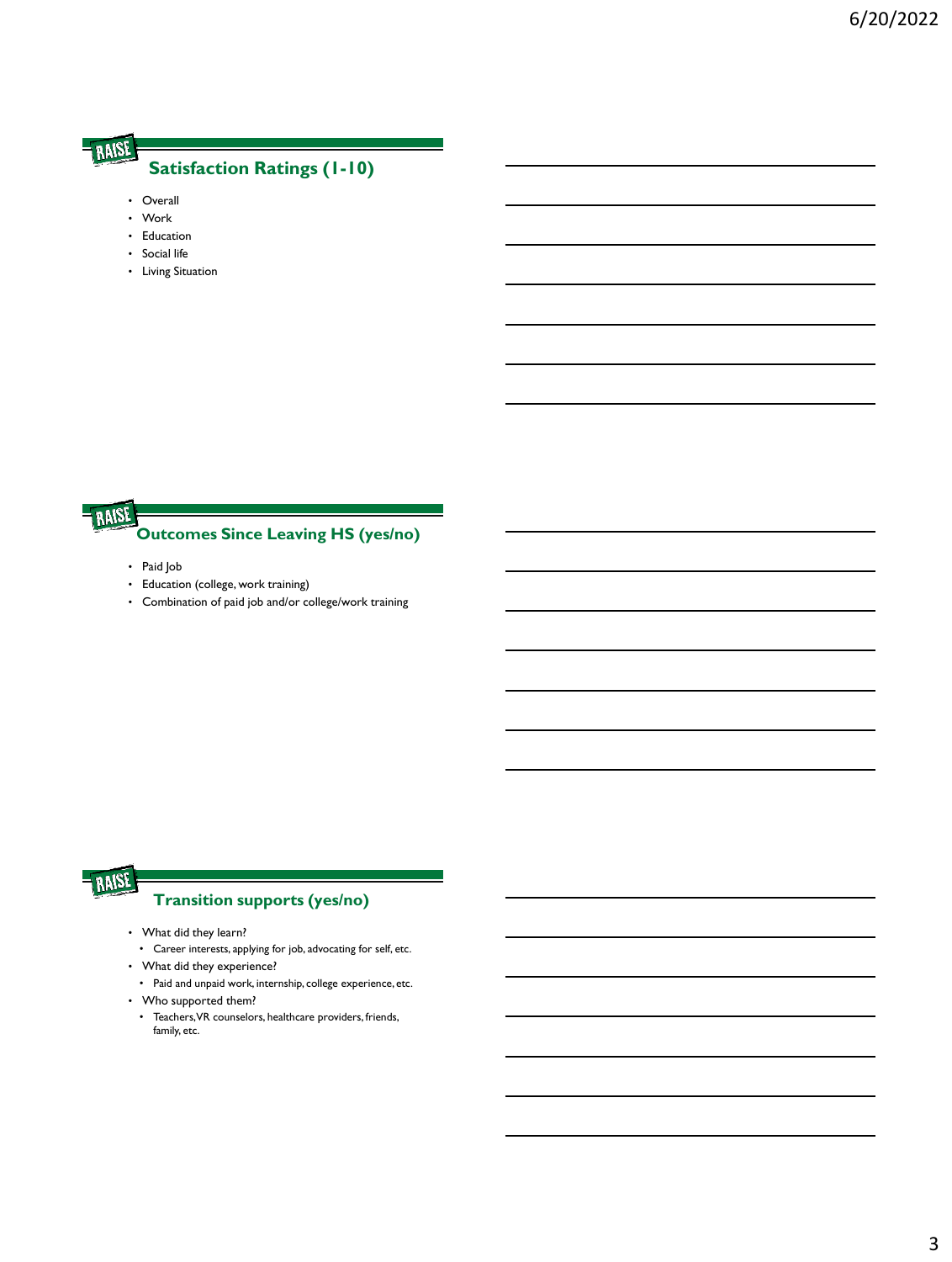## **What is the current reality?**



| Life Satisfaction                            | 6.23 |
|----------------------------------------------|------|
| lob                                          | 6.46 |
| <b>Education (College, Work</b><br>Training) | 6.69 |
| Social Life                                  | 6.39 |
| <b>Living Situation</b>                      | 6.74 |



## **Have you had these experiences since high school? (% yes)**

| Paid Job                                    | 73.5% |
|---------------------------------------------|-------|
| Education (college or work<br>training)     | 66.0% |
| Combination of paid job<br>and/or education | 85.7% |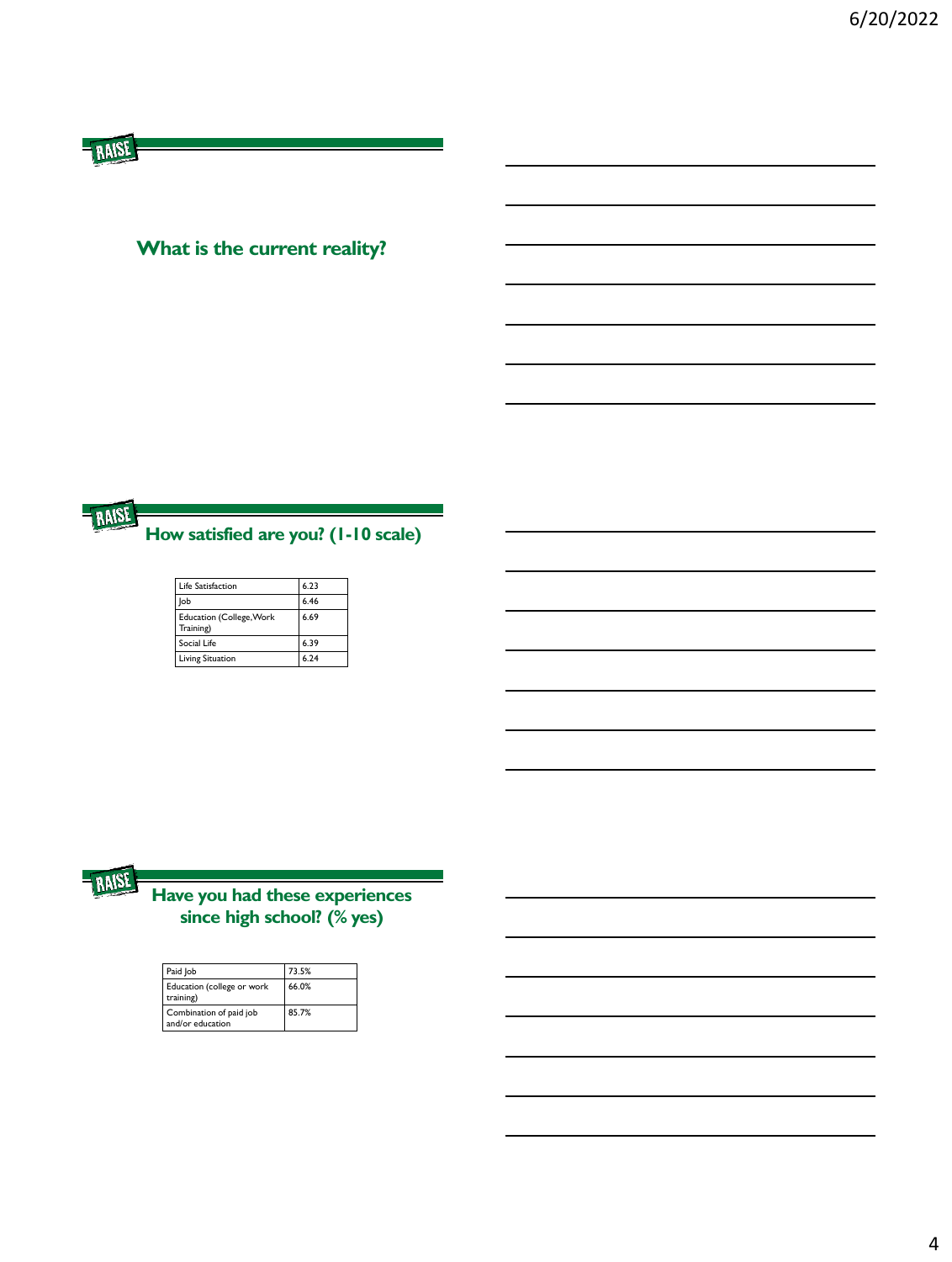#### **What high school transition supports did participants have?**



#### **Which of these did you learn about in HS?**

| My legal rights                                        | 32.1% |
|--------------------------------------------------------|-------|
| Applying for college scholarships and student loans    | 28.8% |
| Applying for jobs                                      | 28.6% |
| <b>Career interests</b>                                | 27.6% |
| How to succeed in college or work training<br>programs | 25.0% |



#### **Which of these did you learn about in HS?**

| My legal rights                                        | 32.1% |
|--------------------------------------------------------|-------|
| Applying for college scholarships and student loans    | 28.8% |
| Applying for jobs                                      | 28.6% |
| Career interests                                       | 27.6% |
| How to succeed in college or work training<br>programs | 25.0% |
| My strengths and weaknesses                            | 24.8% |
| How to keep a job                                      | 24.7% |
| How to make friends                                    | 23.3% |
| How to take care of my health needs                    | 20.2% |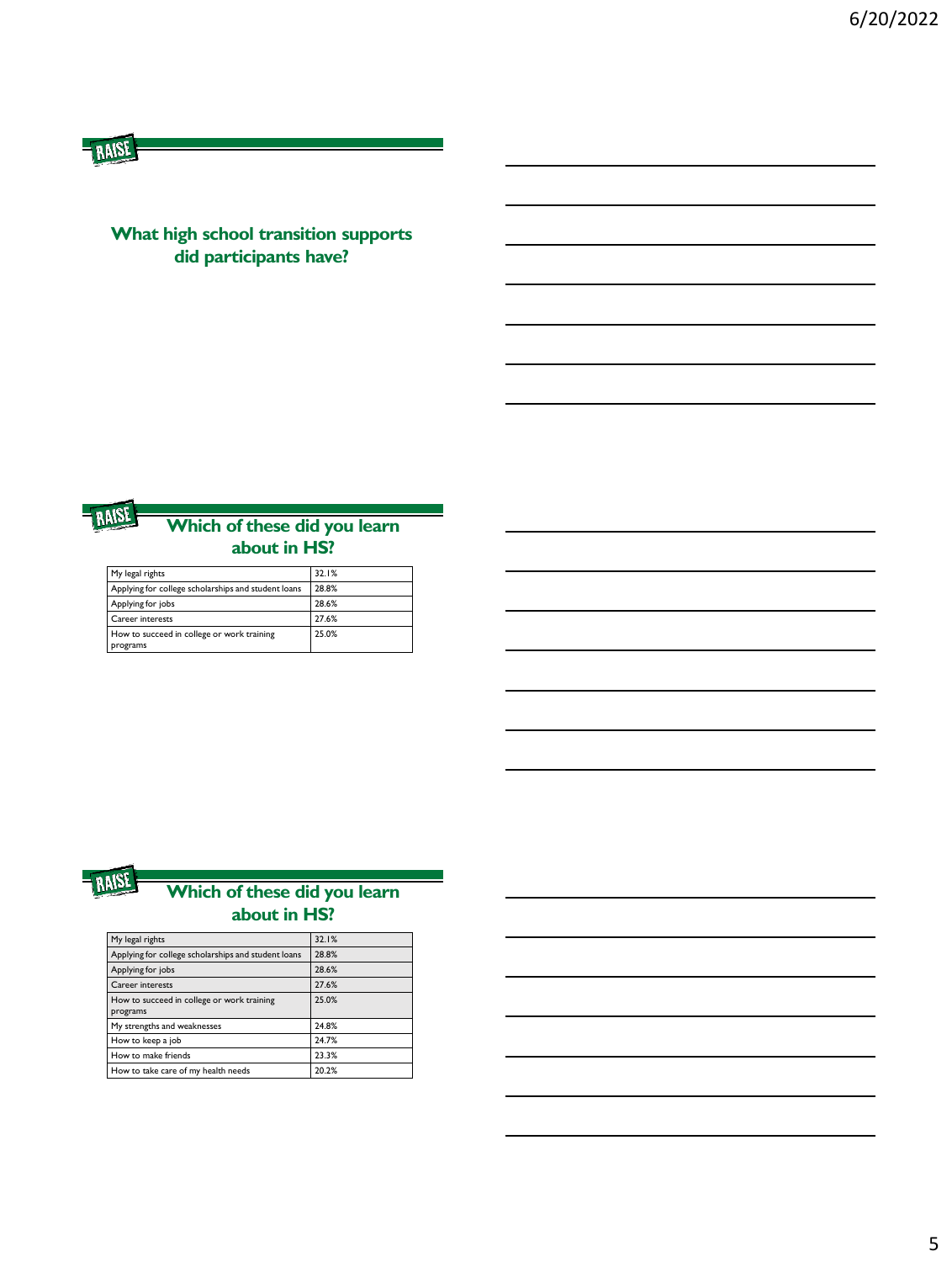#### **Which of these did you learn about in HS?**

| My legal rights                                        | 32.1% |
|--------------------------------------------------------|-------|
| Applying for college scholarships and student loans    | 28.8% |
| Applying for jobs                                      | 28.6% |
| Career interests                                       | 27.6% |
| How to succeed in college or work training<br>programs | 25.0% |
| My strengths and weaknesses                            | 24.8% |
| How to keep a job                                      | 24.7% |
| How to make friends                                    | 23.3% |
| How to take care of my health needs                    | 20.2% |
| How to live on my own                                  | 19.9% |
| How to make life decisions for myself                  | 17.6% |
| How to advocate for what I need                        | 10.1% |
|                                                        |       |



#### **Which of these experiences did you have in HS?**

| Volunteering | 39.6% |
|--------------|-------|
| Internship   | 27.3% |



#### **Which of these experiences did you have in HS?**

| Volunteering                      | 39.6% |
|-----------------------------------|-------|
| Internship                        | 27.3% |
| Unpaid work                       | 23.8% |
| Leadership and self-advocacy      | 22.8% |
| Paid work                         | 22.6% |
| College visit or HS college class | 21.5% |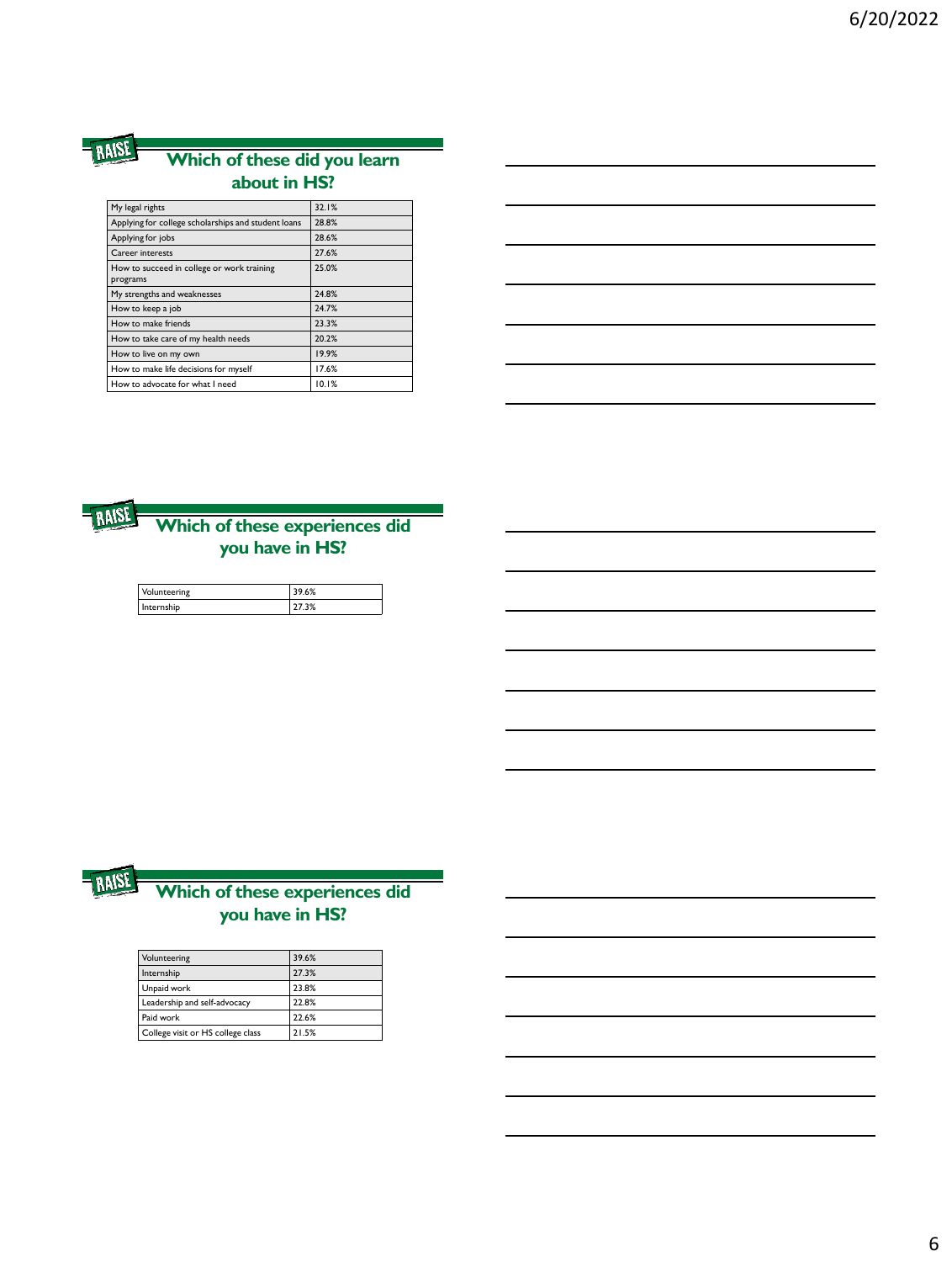#### **Which of these experiences did you have in HS?**

| Volunteering                      | 39.6% |
|-----------------------------------|-------|
| Internship                        | 27.3% |
| Unpaid work                       | 23.8% |
| Leadership and self-advocacy      | 22.8% |
| Paid work                         | 22.6% |
| College visit or HS college class | 21.5% |
| Work training program             | 12.5% |



## **Which of these helped you get ready for life as an adult?**

| Healthcare providers    | 33.8% |
|-------------------------|-------|
| Mental health providers | 26.9% |



## **Which of these helped you get ready for life as an adult?**

| Healthcare providers                      | 33.8% |
|-------------------------------------------|-------|
| Mental health providers                   | 26.9% |
| <b>Vocational Rehabilitation</b>          | 24.5% |
| Special education teacher                 | 24.2% |
| <b>Pre-Employment Transition Services</b> | 23.0% |
| Family                                    | 22.9% |
| Centers for Independent Living            | 21.1% |
|                                           |       |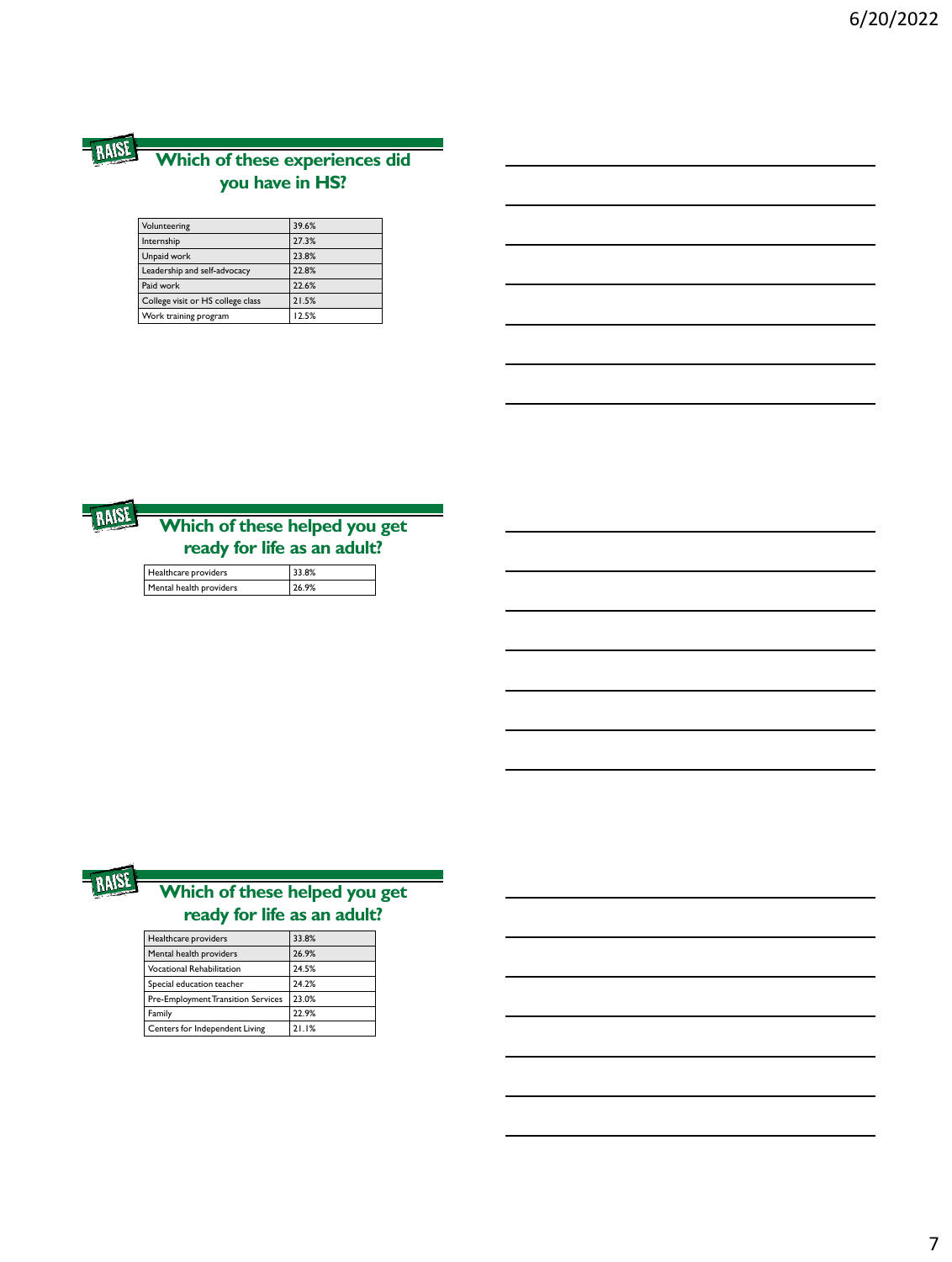

#### **Which of these helped you get ready for life as an adult?**

| Healthcare providers                      | 33.8% |
|-------------------------------------------|-------|
| Mental health providers                   | 26.9% |
| <b>Vocational Rehabilitation</b>          | 24.5% |
| Special education teacher                 | 24.2% |
| <b>Pre-Employment Transition Services</b> | 23.0% |
| Family                                    | 22.9% |
| Centers for Independent Living            | 21.1% |
| <b>Friends</b>                            | 19.7% |
| School counselors                         | 16.3% |
| Other teacher                             | 14.2% |
| <b>Transition coordinators</b>            | 14.1% |
| <b>IEP</b> team                           | 11.0% |
| Youth organization or group               | 7.0%  |

|      | 33.8% |  |
|------|-------|--|
|      | 26.9% |  |
|      | 24.5% |  |
|      | 24.2% |  |
| ices | 23.0% |  |
|      | 22.9% |  |
|      | 21.1% |  |
|      | 19.7% |  |
|      | 16.3% |  |
|      | 14.2% |  |
|      | 14.1% |  |
|      | 11.0% |  |
|      | 7.0%  |  |
|      |       |  |



#### **Average number of each type of transition activity**

| Content learned  | 2.8 |
|------------------|-----|
| Provided support | 2.6 |
| Experiences had  |     |



#### **Which of these experiences did you have in HS?**

Average number of areas selected: 1.7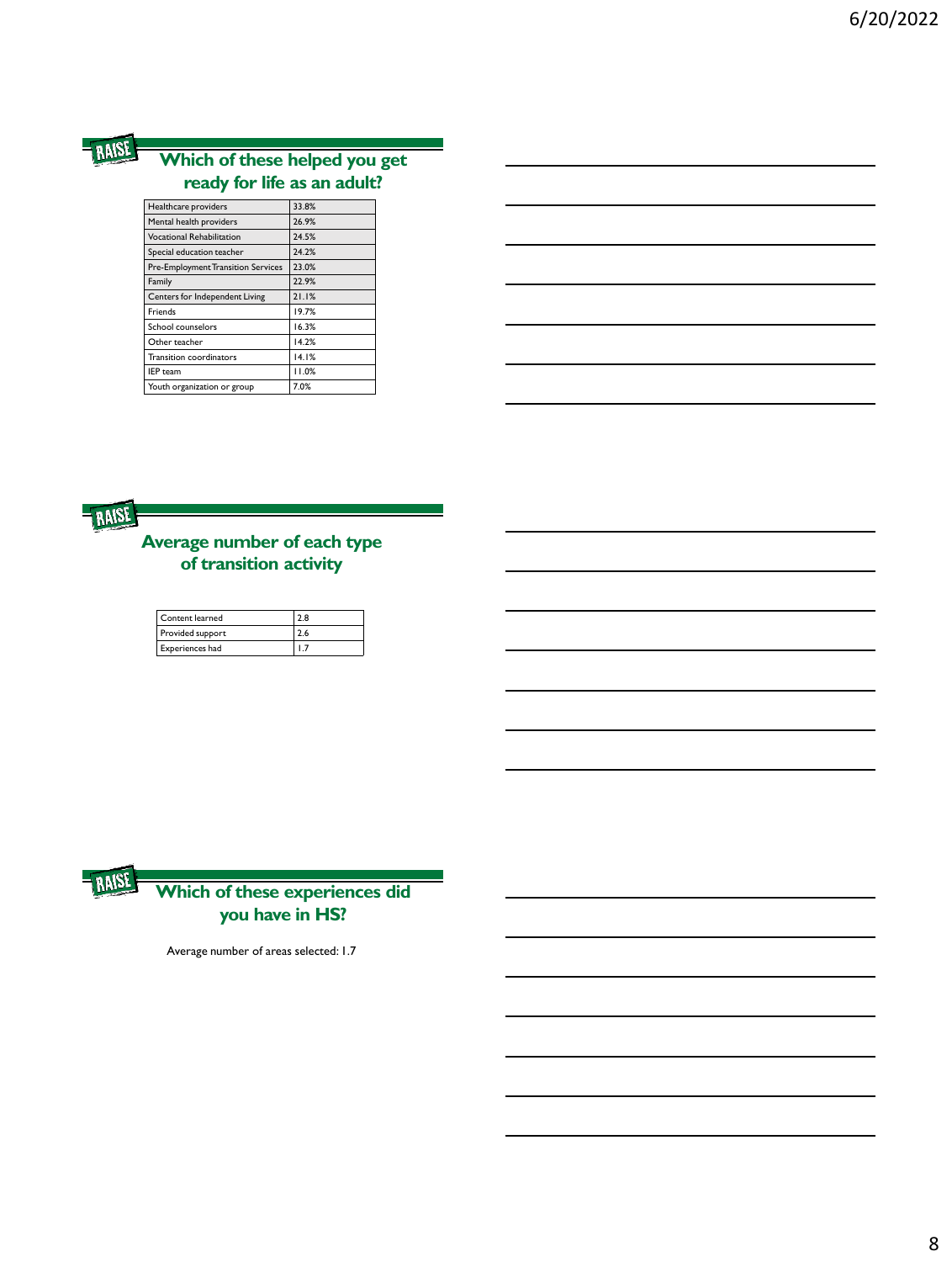#### **Which of these helped you get ready for life as an adult?**

Average number of areas selected: 2.6



**Were young adult and parent responses very different?** 



**Short Answer**

No.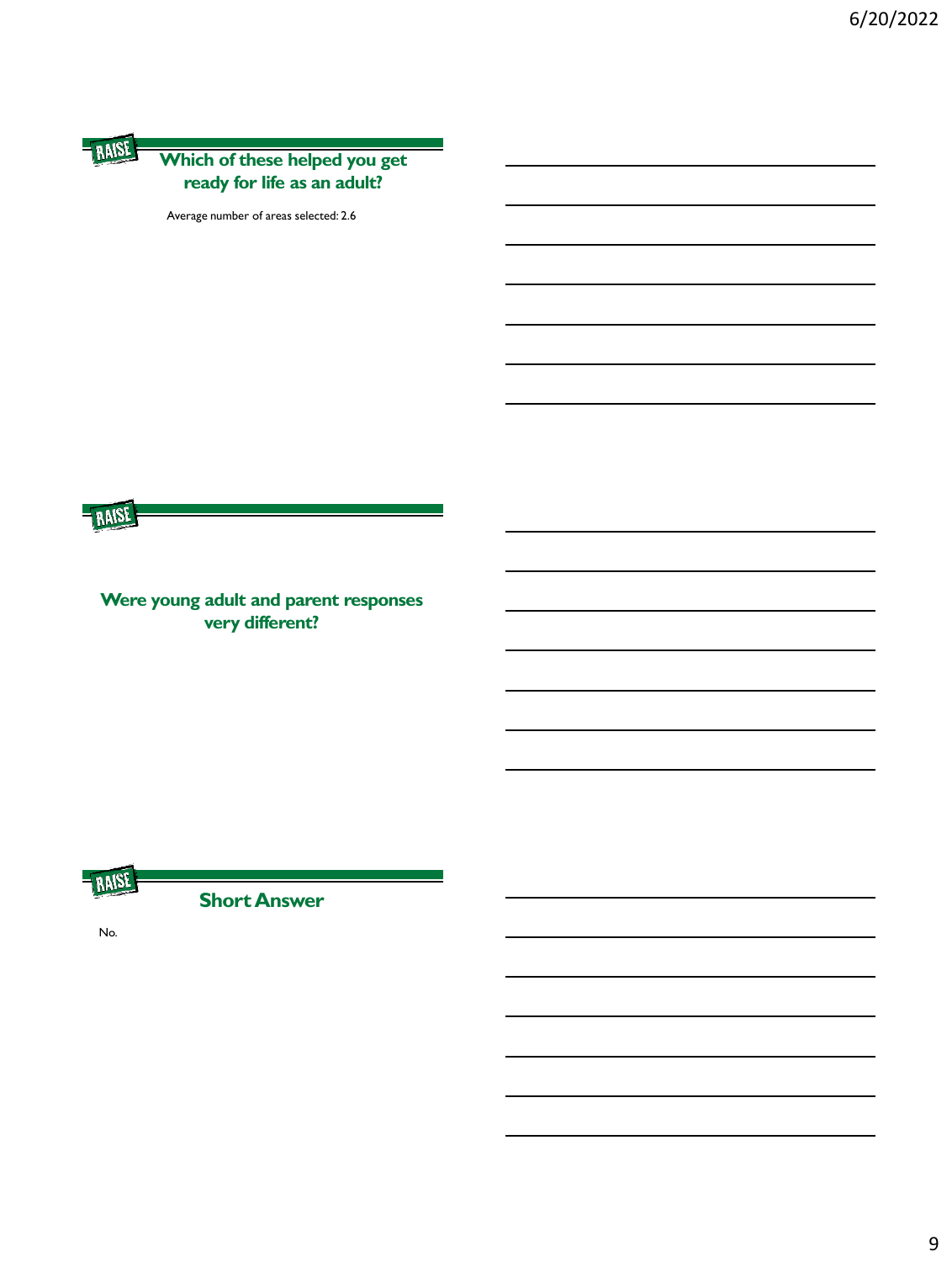#### RAISE **Differences in Satisfaction**

- Parents rated significantly higher on two scales
	- Life Satisfaction (0.33 higher)
	- Living Situation Satisfaction (0.54 higher)

|                                                | Youth | Parent | Significant<br>Difference? |
|------------------------------------------------|-------|--------|----------------------------|
| <b>Life Satisfaction</b>                       | 6.17  | 6.50   | Yes (0.33)                 |
| Job Satisfaction                               | 6.45  | 6.51   | No                         |
| College/Training<br>Satisfaction               | 6.69  | 6.73   | No                         |
| Social Life Satisfaction                       | 6.36  | 6.54   | No                         |
| <b>Living Situation</b><br><b>Satisfaction</b> | 6.14  | 6.68   | Yes (0.54)                 |



## **Differences in Outcomes**

- No significant differences for
	- Paid job
	- Education (college or work training)
	- Combined: paid job and/or education
- Significant differences for
	- Disability disclosure at work and in education, fulltime job
	- All higher for young adult participants

## RAISI **Differences in Transition Supports**

- Few differences (4/32, 12.5%)
	- Learning: how to keep a job
	- Experiences: unpaid work, internship
	- Supports: healthcare provider
- All higher for young adults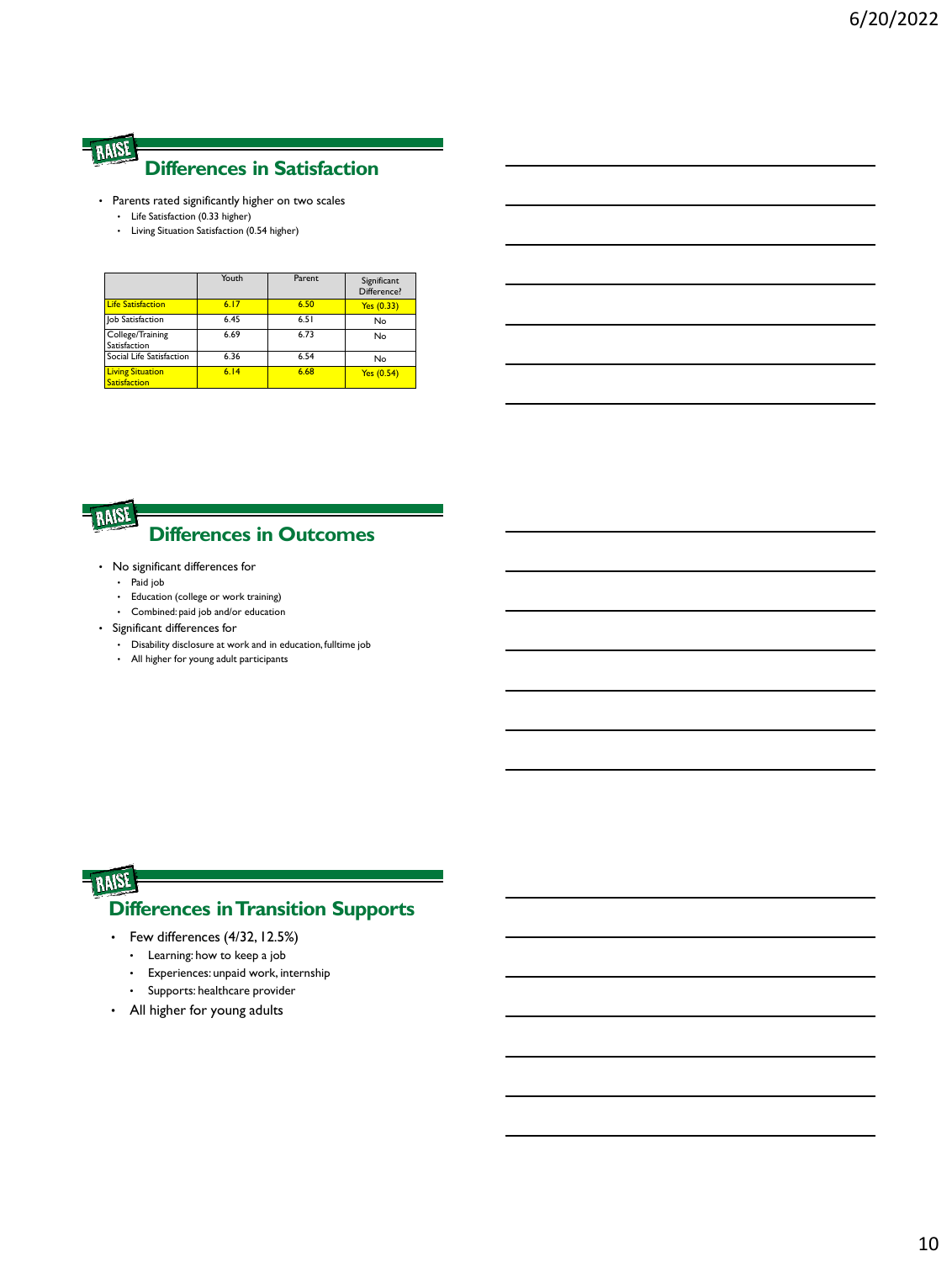**Which transition supports were most associated with greater satisfaction?** 



**How satisfied are you? (1-10 scale)**

| Life Satisfaction                            | 6.23 |
|----------------------------------------------|------|
| lob                                          | 6.46 |
| <b>Education (College, Work</b><br>Training) | 6.69 |
| Social Life                                  | 6.39 |
| Living Situation                             | 6.74 |



#### **Overall Satisfaction**

- Positive
	- Paid Work (.171)
	- College Experience (.133)
	- Internship (.106)
	- Unpaid Work (.094)
	- Career Interests (.089)
	- Volunteering (.080)
	- Leadership and Self-Advocacy (.075)
- Negative
	- None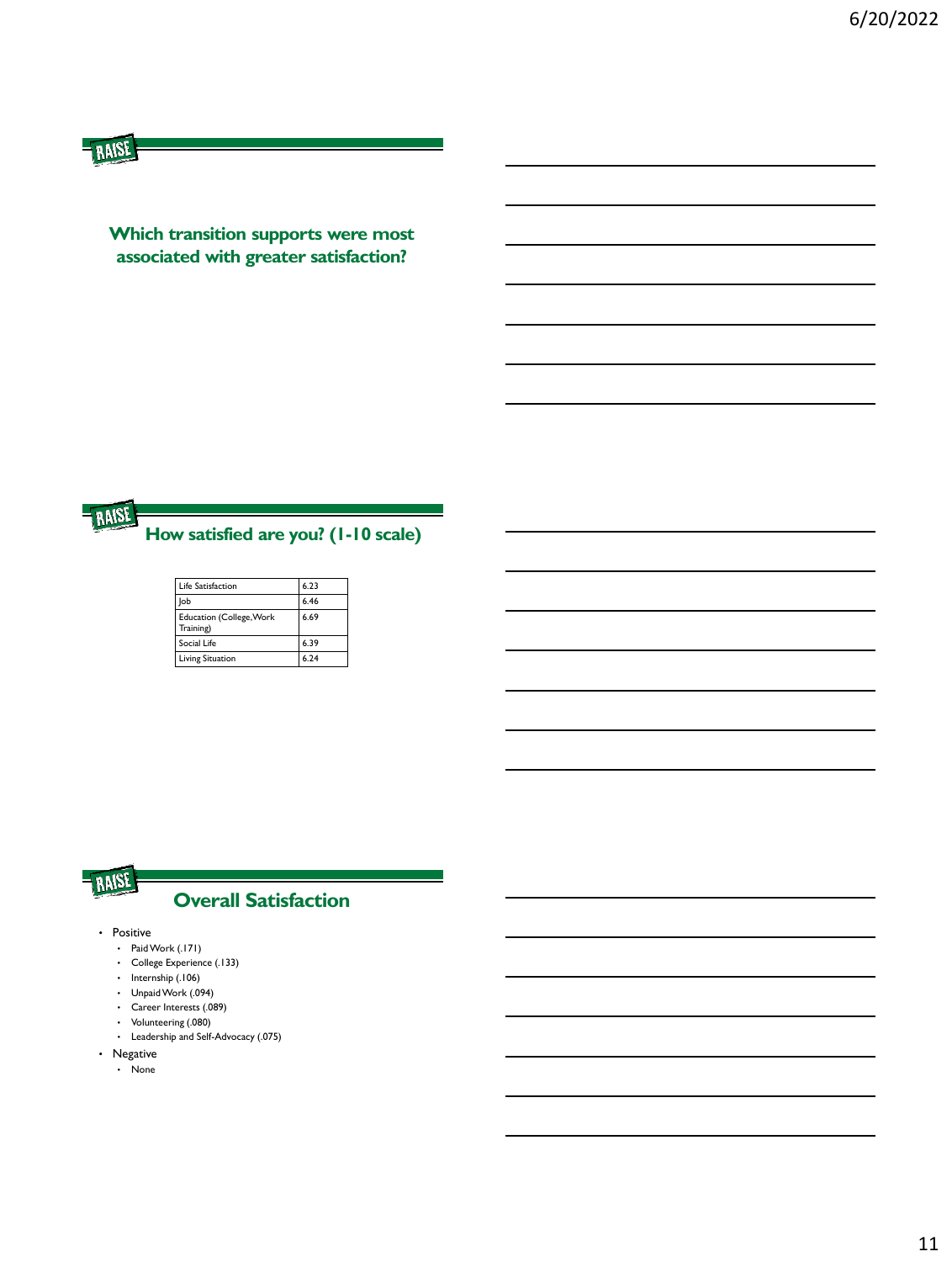#### **Work Satisfaction**

- Positive
	- Paid Work (.189)
	- Internship (.172)
	- Unpaid Work (.158)
	- Volunteering (.151)
	- Work training (.108)
	- Leadership and Self-Advocacy (.091)
	- College Experience (.099)
- Negative
	- Support from Special Educator (-.142)



## **Education Satisfaction**

- Positive
	- Support from Other Teachers (.153)
	- College Experience (.135)
	- Unpaid Work (.129)
	- Support from Mental Health Providers (.118)
	- Paid Work (.098)

• Negative

- Learn about Succeeding in Education (-.126)
- Learn about Rights (-.112)

#### RAISE **Social Life Satisfaction**

- Positive
	- College Experience (.179)
	- Paid Work (.147)
	- Unpaid Work (.113)
	- Volunteering (.101)
- Negative
	- Support from Family (-.135)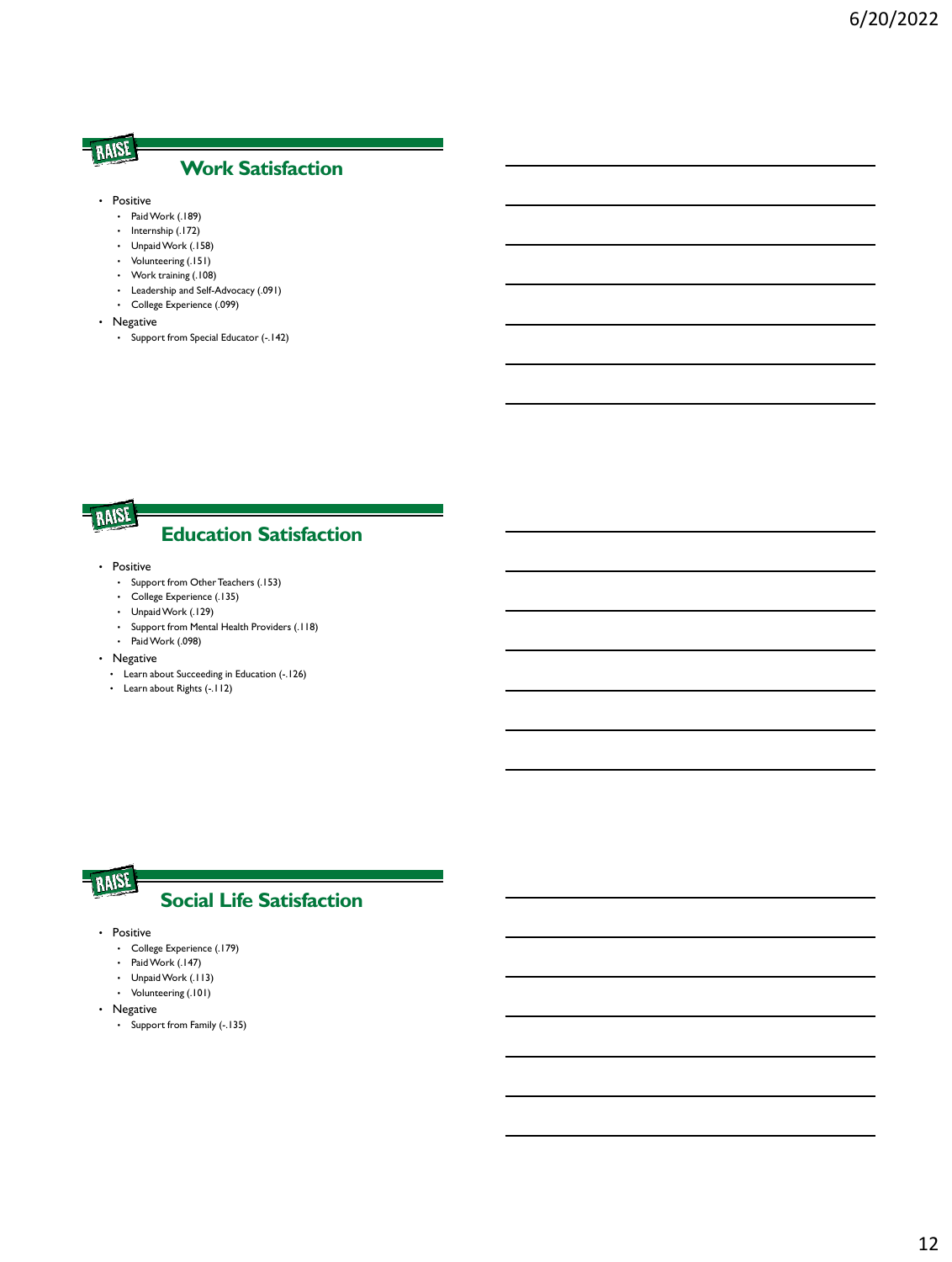## **Living Situation Satisfaction**

- Positive
	- Paid Work (.147)
	- Unpaid Work (.113)
	- Volunteering (.101)
	- Leadership and Self-Advocacy (.101)
	- College Experience (.179)
- Negative
	- Support from Family (-.135)





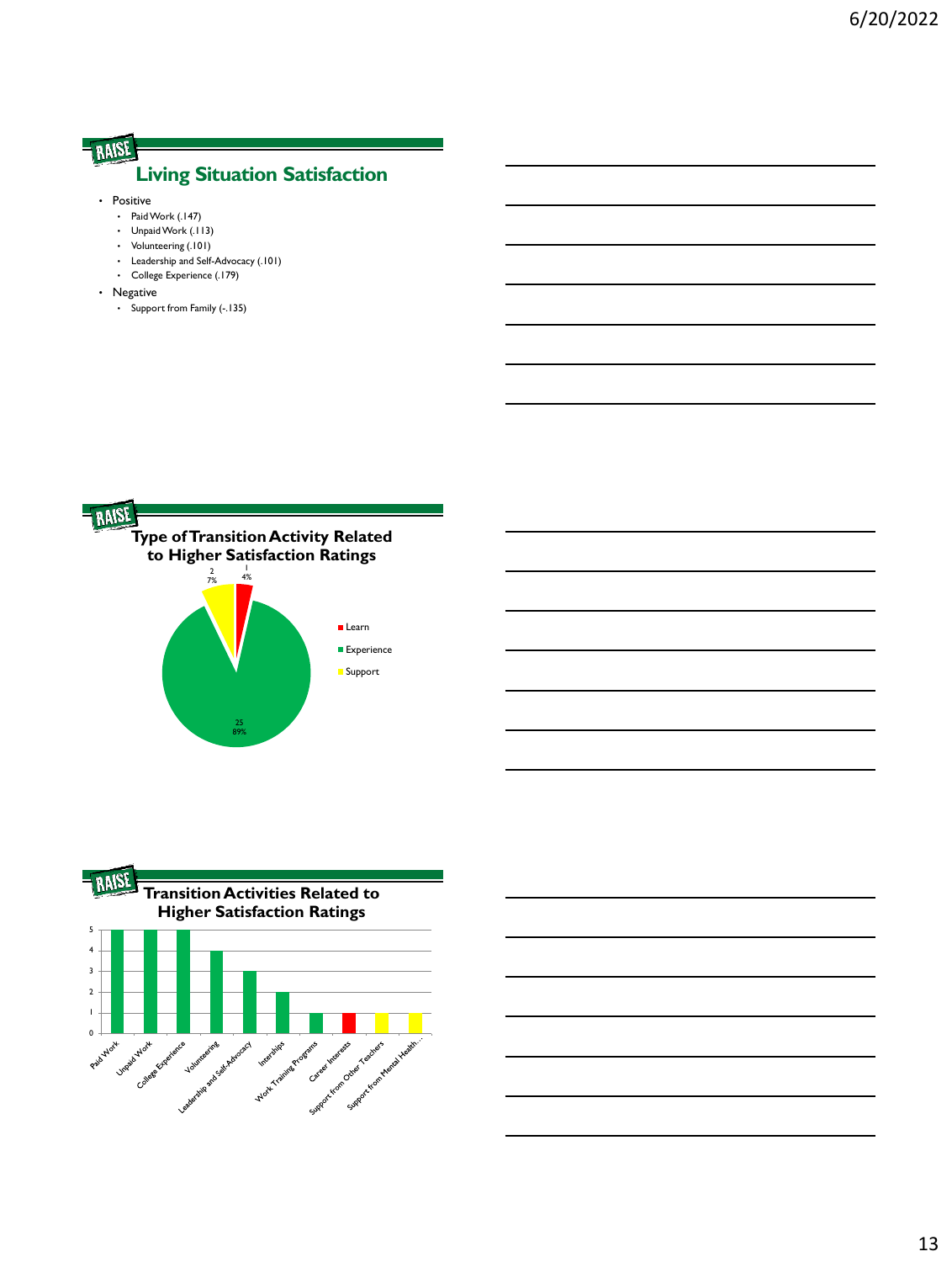**Which transition supports were most associated with positive outcomes?** 



#### **Have you had these experiences since high school? (% yes)**

| Paid Job                                    | 73.5% |
|---------------------------------------------|-------|
| Education (college or work<br>training)     | 66.0% |
| Combination of paid job<br>and/or education | 85.7% |

## RAISE **Predictors of Paid Job Since HS**

Positive

- Paid Work (4.542)
- Unpaid Work (1.837)
- Support from CILs (1.739)

#### Negative

- Learn about Health (.414)
- Support from Family (.434)
- Learn about Making Life Decisions (.597)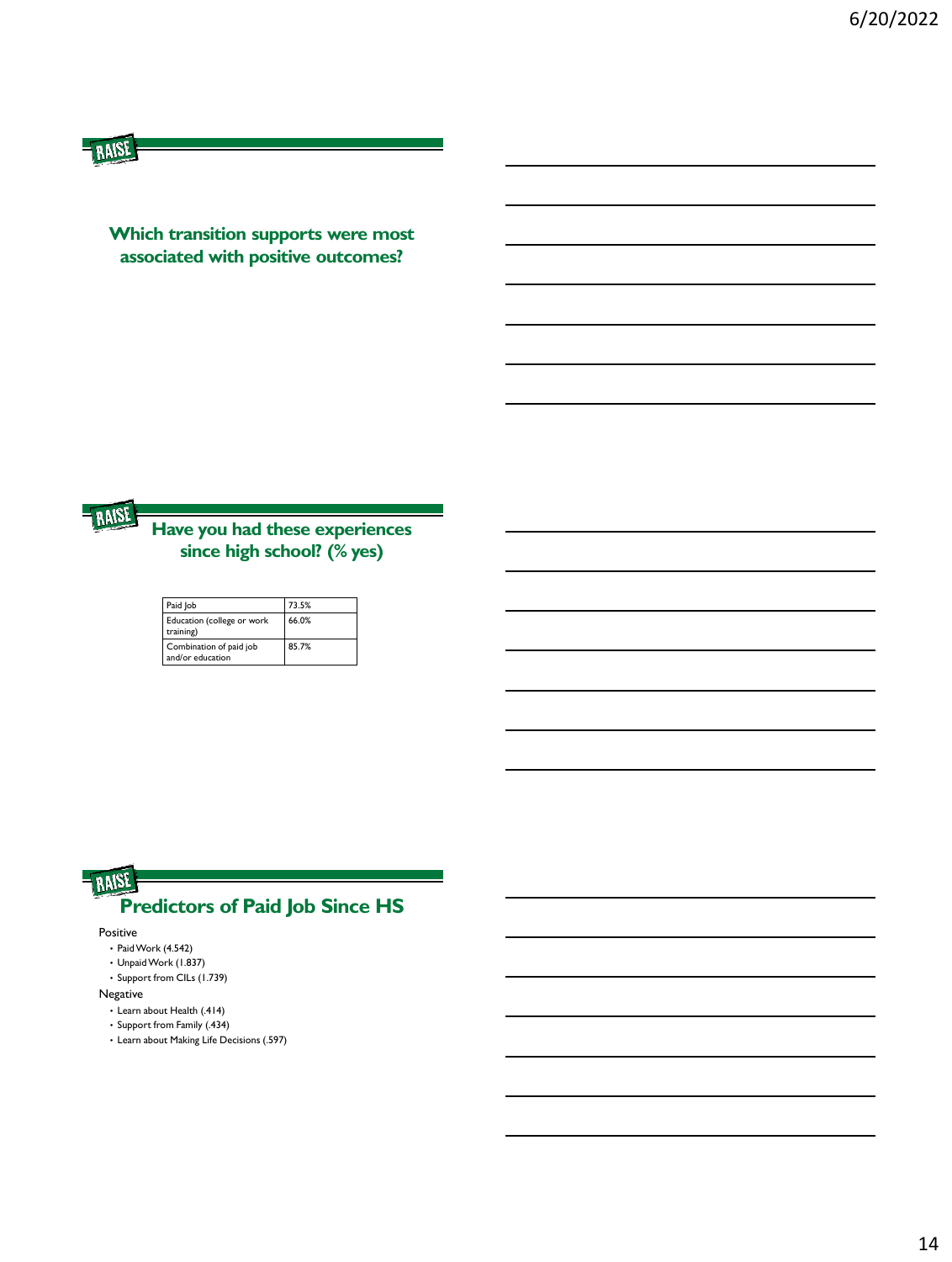#### **Predictors of College/Training Since HS**

#### Positive

- College Experiences (2.626)
- Internship (2.482)
- Learn How to Apply for Scholarships and Student Loans (2.317)
- Leadership and Self-Advocacy Experiences (2.247)
- Paid Work (2.188)
- Learn How to Succeed in College/Training (2.084)
- Volunteer (2.053)
- Support from Pre-ETS (1.667)

#### Negative

- Support from School Counselor (.494)
- Support from Family (.570)

#### RAISE **Paid Job and/or College/Training Since HS**

#### Positive

- Paid Work (4.761)
- Work Training Experience (4.413)
- Support from Other Teacher (not special education) (3.230)
- Learn How to Apply for Scholarships and Student Loans (2.234)
- Learn How to Succeed in College/Training (2.076)
- Leadership and Self Advocacy (1.991)

#### Negative

- Support from Family (.366)
- Support from Mental Health Provider (.477)
- Learn about Health (.523)

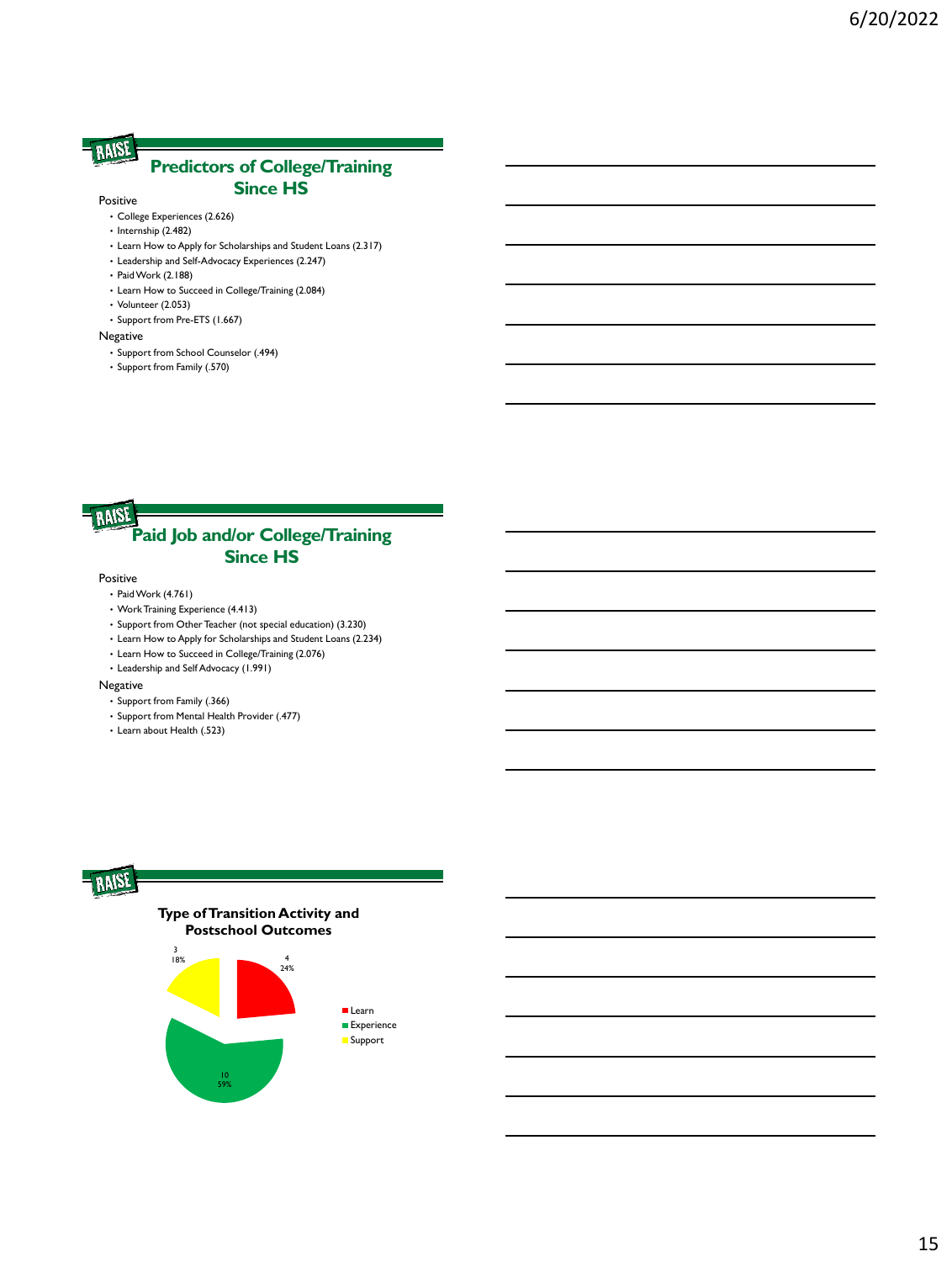









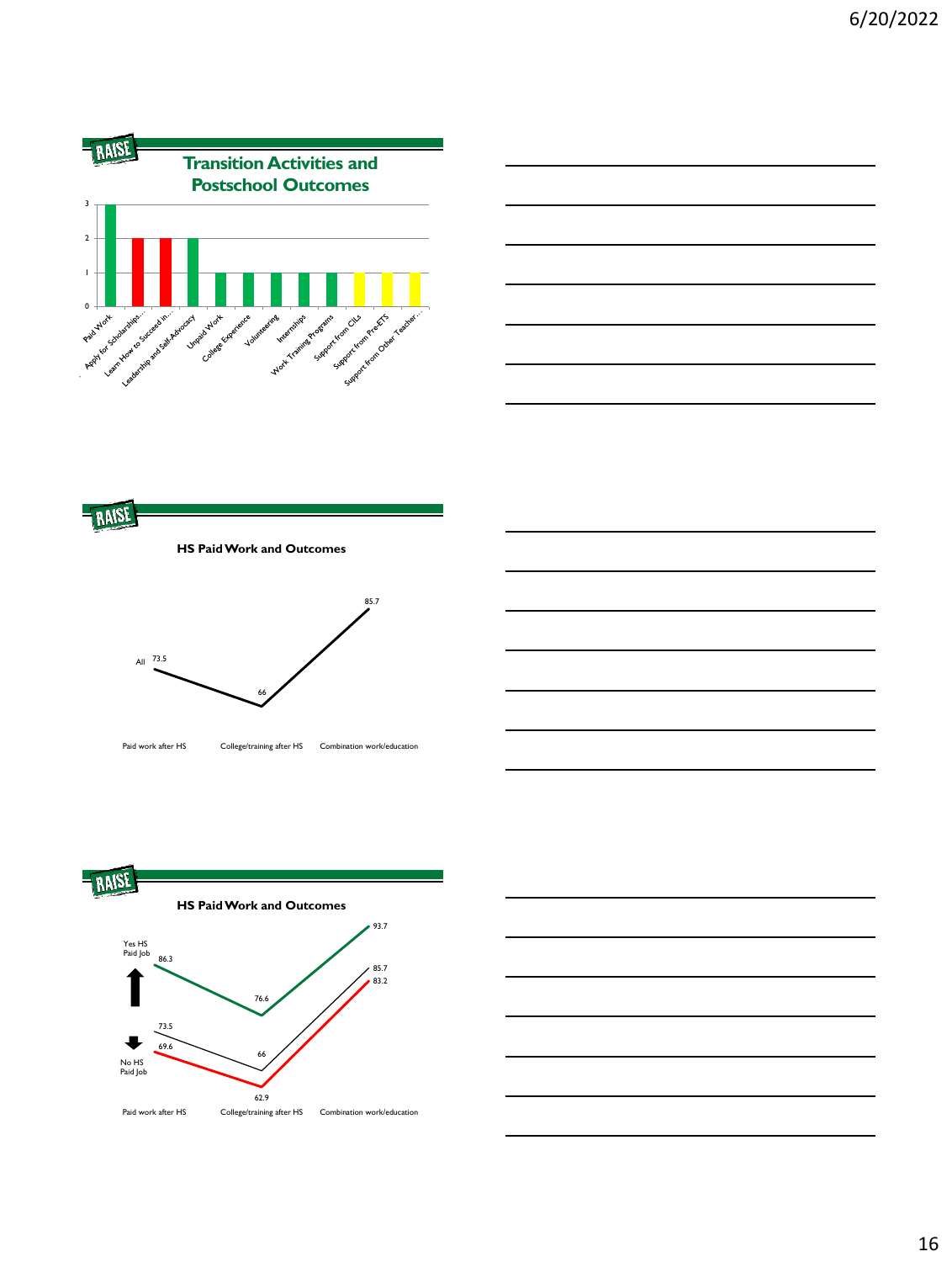

|                                                    | <b>Transition Activities and Satisfaction/Outcomes</b>                                                                  |
|----------------------------------------------------|-------------------------------------------------------------------------------------------------------------------------|
| 8                                                  |                                                                                                                         |
| 7                                                  |                                                                                                                         |
| 6                                                  |                                                                                                                         |
| 5                                                  |                                                                                                                         |
| 4                                                  |                                                                                                                         |
| 3                                                  |                                                                                                                         |
| $\overline{2}$                                     |                                                                                                                         |
|                                                    |                                                                                                                         |
| ı<br>0                                             |                                                                                                                         |
| Low days of a sk Aproval<br>University of Grandene | Learn North Science of the Company<br>Leen About Content Internet                                                       |
|                                                    |                                                                                                                         |
| Paid Montclaetere                                  | Volumeer Experience                                                                                                     |
|                                                    |                                                                                                                         |
|                                                    |                                                                                                                         |
|                                                    |                                                                                                                         |
|                                                    | Supplier of October 2 object for the control to the control of the control of the control of the control of the         |
|                                                    | Leave to Property and successive and in-<br>Work of Contractor September 2021<br>Sample Liver of Maria Maritime Revised |

## RAISE **The Most Impactful Transition Activities**

- Paid Work Experience
- Unpaid Work Experience
- College Experience
- Leadership and Self-Advocacy Experience
- Volunteer Experience
- Internship Experience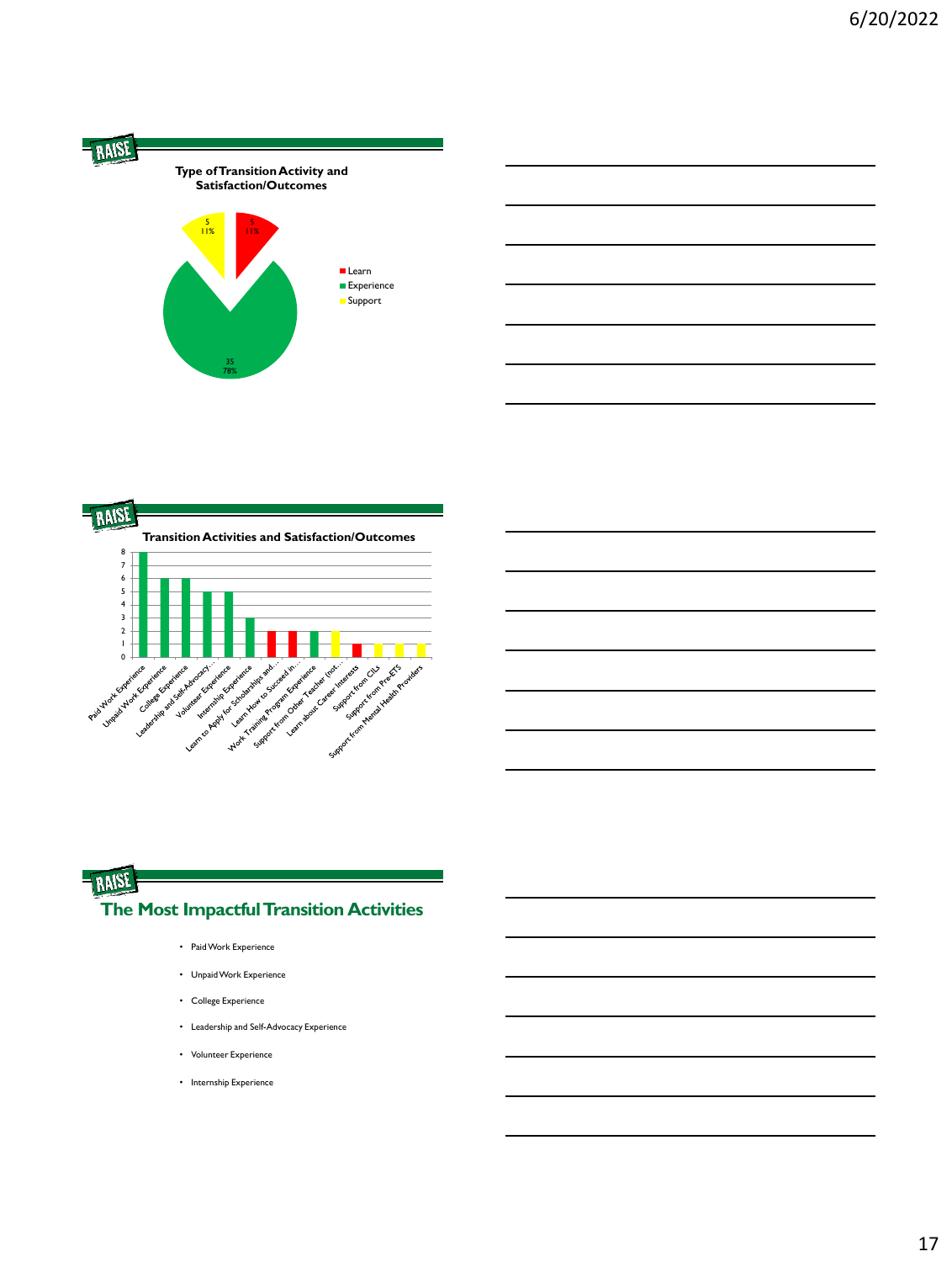| <b>Focus Groups</b>              |  |
|----------------------------------|--|
|                                  |  |
|                                  |  |
|                                  |  |
|                                  |  |
|                                  |  |
|                                  |  |
| Young Adults: Tentative Findings |  |



**PARISE PARISE PARISE PARISE**